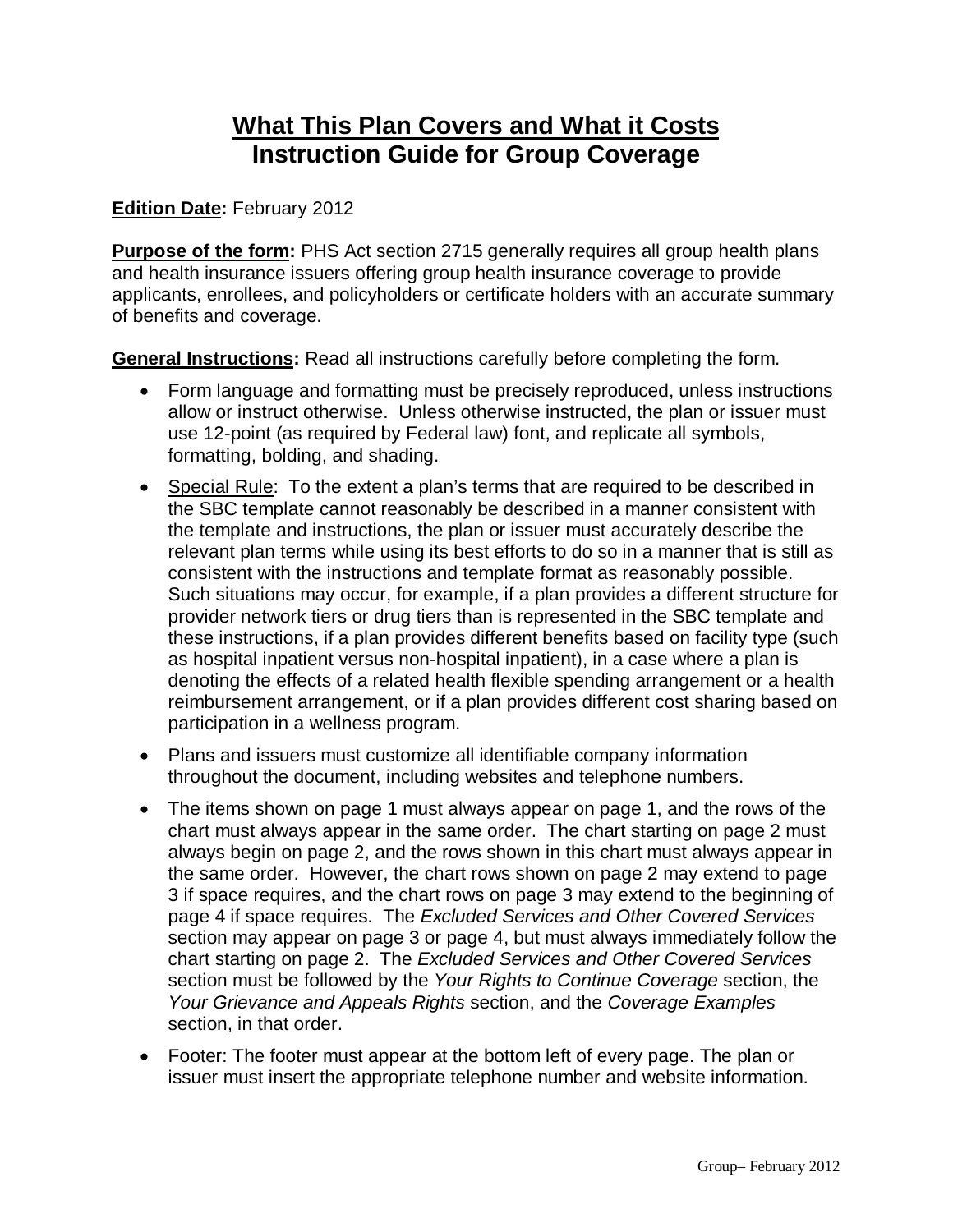- For all form sections to be filled out by the plan or issuer (particularly in the *Answers* column on page 1, and the *Your Cost* and *Limitations & Exceptions*  columns in the chart that starts on page 2), the plan or issuer should use plain language and present the information in a culturally and linguistically appropriate manner and utilize terminology understandable by the average individual. For more information, see paragraph (a)(5) of the Departments' final regulations.
- Plans and issuers with questions about completing the SBC may contact the Department of Health and Human Services at [SBC@cms.hhs.gov](mailto:SBC@cms.hhs.gov) or the Department of Labor at 866-444-EBSA(3272) or [www.askebsa.dol.gov.](http://www.askebsa.dol.gov/)

## **Filling out the form:**

# **Top of page 1**

## **Top Left Header (page 1):**

On the top left hand corner of the first page, the plan or issuer must show the following information:

*First line:* Show the plan name and name of plan sponsor and/or insurance company as applicable in 16 point font and bold. Example: "**Maximum Health Plan: Alpha Insurance Group**".

- Plans and issuers have the option to use their logo instead of typing in the company name if the logo includes the name of the entity sponsoring the plan or issuing the coverage.
- The plan or issuer must use the commonly known company name.

## **Top Right Header (page 1):**

On the top right hand corner of the first page, the plan or issuer must show the following information:

*First line***:** After *Coverage Period*, the plan or issuer must show the beginning and end dates for the applicable coverage period (such as plan or policy year) in the following format: "MM/DD/YYYY – MM/DD/YYYY". For example: "Coverage Period: 01/01/2013 - 12/31/2013".

- If the coverage period end date is not known when the SBC is prepared, the plan or issuer is permitted to insert only the beginning date of the coverage period. For example: "Coverage Period: Beginning on or after 01/01/2013".
- If the SBC is being provided to satisfy the notice of material modification requirements, the plan or issuer must show the beginning and end dates for the period for which the modification is effective. For example, for a change effective March 15, 2013, and a plan year beginning on January 1, 2013 and ending on December 31, 2013: "Coverage Period: 03/15/2013 - 12/31/2013".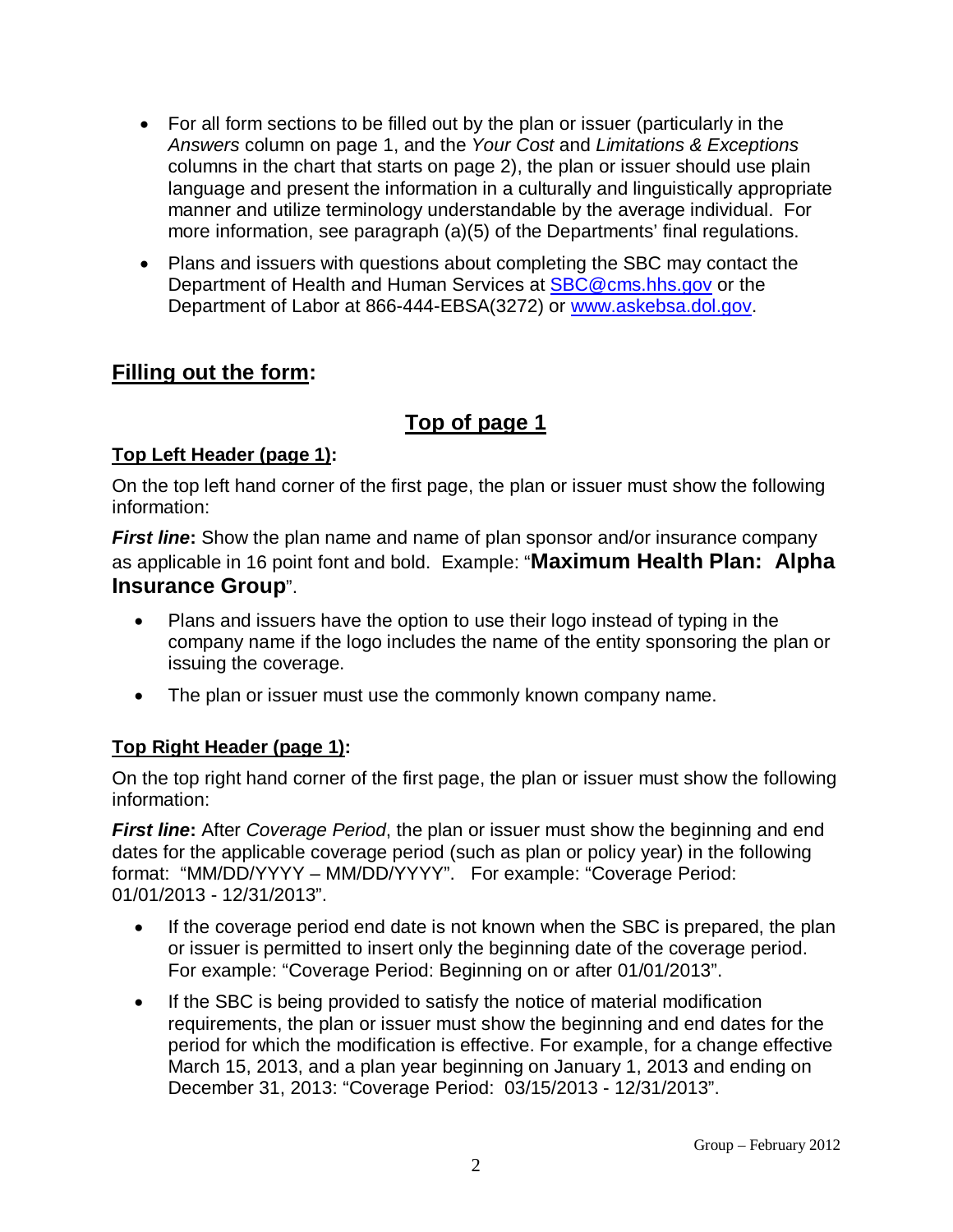### *Second line*:

- After *Coverage for*, indicate who the coverage is for (such as Individual, Individual + Spouse, Family). The plan or issuer should use the terms used in the policy or plan documents.
- After *Plan Type*, indicate the type of coverage, such as HMO, PPO, POS, Indemnity, or High-deductible.

## **Disclaimer (page 1):**

The disclaimer at the top of page 1 should be replicated and the plan or issuer may not vary the font size, graphic, or formatting. The plan or issuer should insert a website and telephone number for accessing or requesting copies of the policy or plan documents. The plan or issuer should also include a website and telephone number for accessing or requesting copies of the Uniform Glossary. (Note: the Uniform Glossary can be accessed at: [www.dol.gov/ebsa/healthreform](http://www.dol.gov/ebsa/healthreform) and [www.cciio.cms.gov.](http://www.cciio.cms.gov/) One or both of these Internet addresses may be used as a website designated for obtaining the Uniform Glossary.)

## **Important Questions/Answers/Why This Matters Chart**

### **General Instructions for the** *Important Questions* **chart:**

- This chart must always appear on page 1, and the rows must always appear in the same order. Plans and issuers must complete the *Answers* column for each question on this chart, using the instructions below.
- Plans and issuers must show the appropriate language in the *Why This Matters*  box as instructed in the instructions below. Plans and issuers must replicate the language given for the *Why This Matters* box exactly, and may not alter the language.
- If there is a different amount for in-network and out-of-network expenses (such as annual deductible, additional deductibles, or out-of-pocket limits), list both amounts and indicate as such, using the terms to describe provider networks used by the plan or issuer. For example, if the plan uses the terms "preferred provider" and "non-preferred provider" and the annual deductible is \$2,000 for a preferred provider and \$5,000 for a non-preferred provider, then the *Answers* column should show "\$2,000 preferred provider, \$5,000 non-preferred provider".

## **1.** *What Is The Overall Deductible?:*

#### *Answers* **column:**

- If there is no overall deductible, answer "\$0".
- If there is an overall deductible, answer with the dollar amount and, if the deductible is not annual, indicate the period of time that the deductible applies.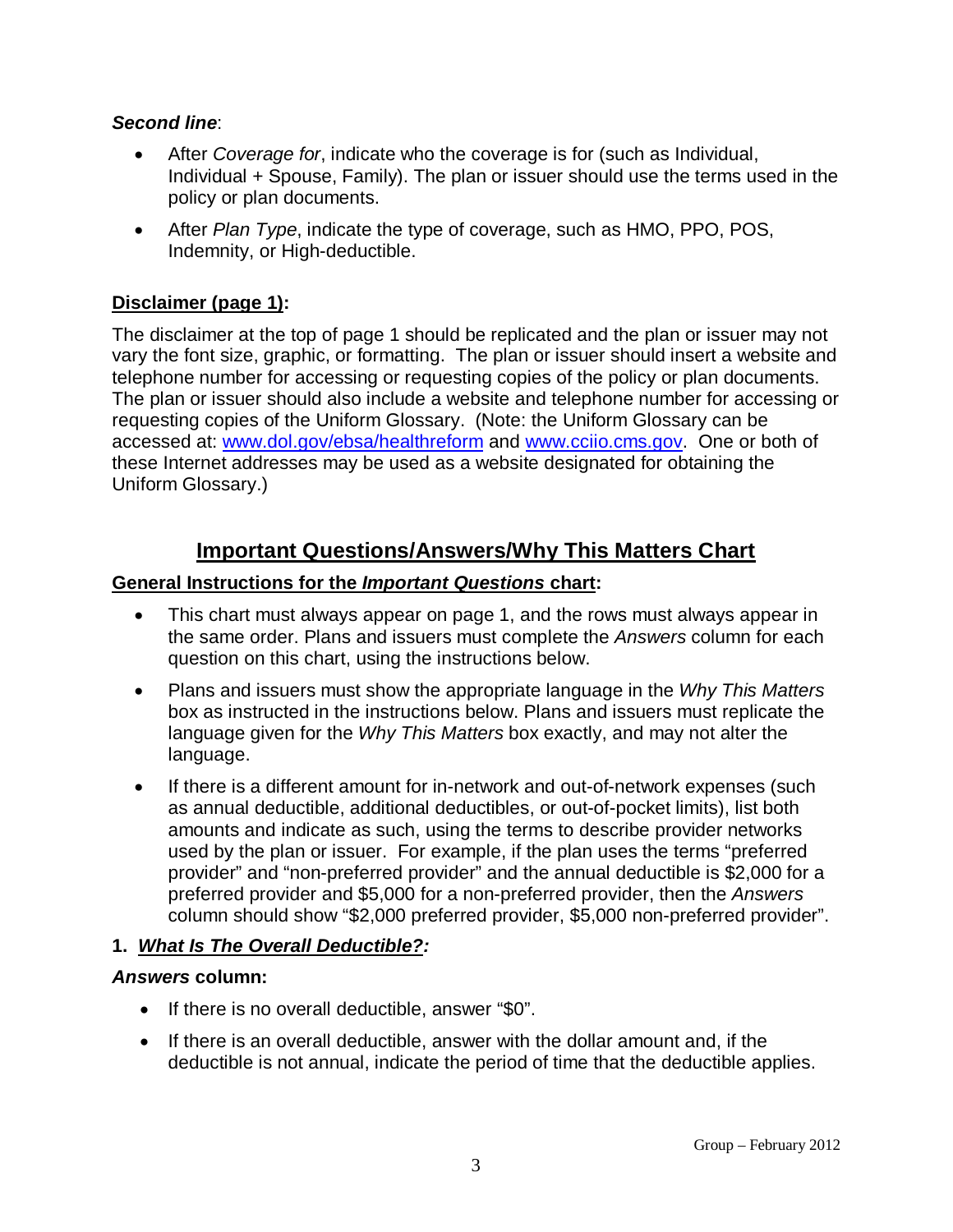- If there is an overall deductible, underneath the dollar amount, plans and issuers must include language specifying major categories of covered services that are NOT subject to this deductible. For example, "Does not apply to preventive care and generic drugs".
- If there is an overall deductible, underneath the dollar amount plans and issuers must include language listing major exceptions, such as out-of-network coinsurance, deductibles for specific services and copayments, which do not count toward the deductible. For example, "Out-of-network co-insurance and copayments don't count toward the deductible."
- If portraying family coverage for which there is a separate deductible amount for each individual and the family, show both the individual deductible and the family deductible (for example, "\$2,000 person / \$3,000 family").

### *Why This Matters* **column:**

- If there is no overall deductible, show the following language: "See the chart starting on page 2 for your costs for services this plan covers."
- If there is an overall deductible, show the following language: "You must pay all the costs up to the **deductible** amount before this plan begins to pay for covered services you use. Check your policy or plan document to see when the **deductible** starts over (usually, but not always, January 1st). See the chart starting on page 2 for how much you pay for covered services after you meet the **deductible**."

## **2.** *Are There Other Deductibles for Specific Services?:*

## *Answers* **column:**

- If the overall deductible is the only deductible, answer with the phrase "No."
- If there are other deductibles, answer "Yes", then list the names and deductible amounts of the three most significant deductibles other than the overall deductible. Significance of deductibles is determined by the plan or issuer based on two factors: probability of use and financial impact on an individual. Examples of other deductibles include deductibles for Prescription Drugs and Hospital. For example: "Yes, \$2,000 for prescription drug expenses and \$2,000 for occupational therapy services".
- If the plan has more than three other deductibles and not all deductibles are shown, the following statement must appear at the end of the list: "There are other specific **deductibles**."
- If the plan has less than three other deductibles, the following statement must appear at the end of the list: "There are no other specific **deductibles**."
- If portraying family coverage for which there is a separate deductible amount for each individual and the family, show both the individual and family deductible. For example: "Prescription drugs -- Individual \$200, Family \$500"

## *Why This Matters* **column:**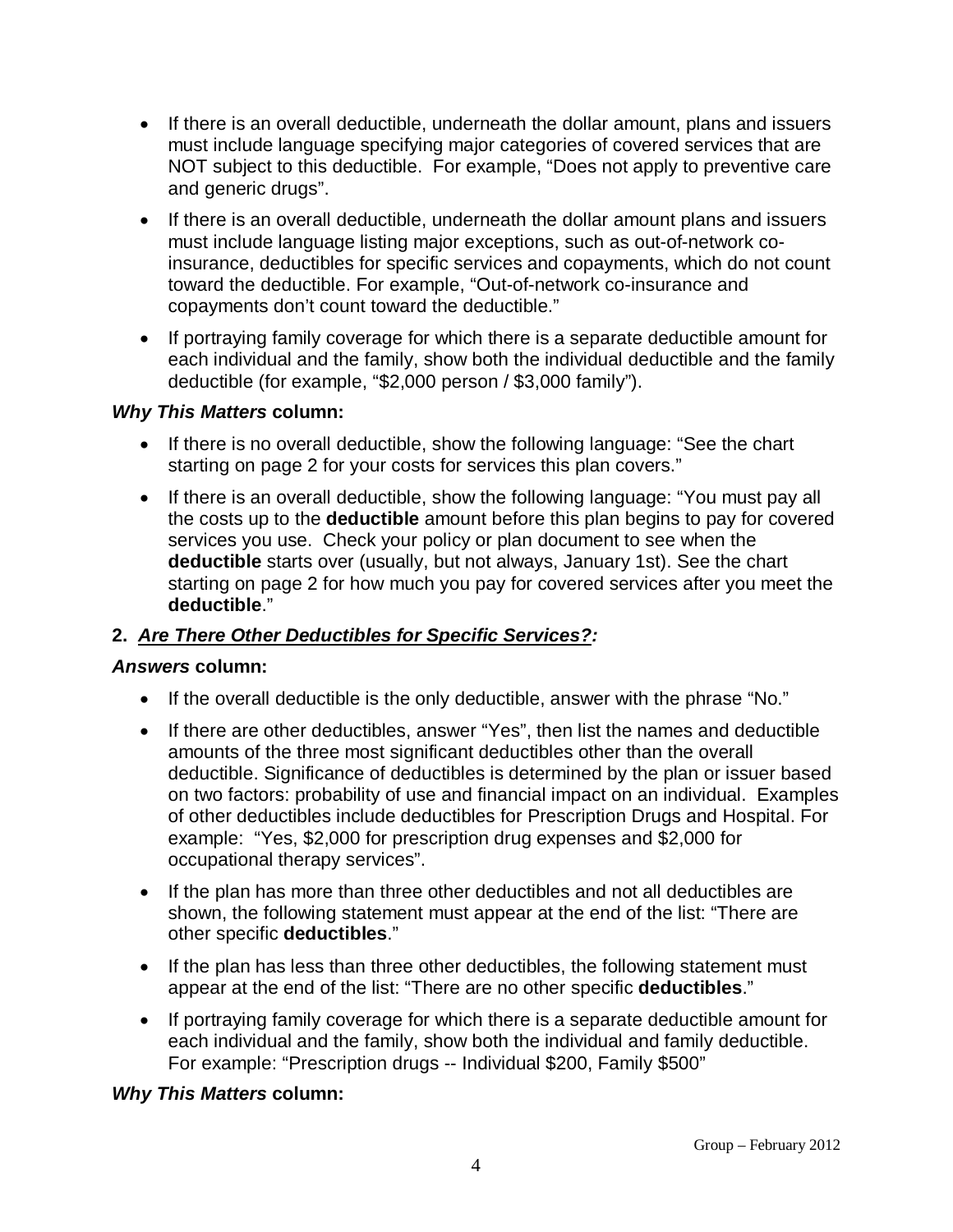- If there are no other deductibles, the plan or issuer must show the following language: "You don't have to meet **deductibles** for specific services, but see the chart starting on page 2 for other costs for services this plan covers."
- If there are other deductibles, the plan or issuer must show the following language: "You must pay all of the costs for these services up to the specific **deductible** amount before this plan begins to pay for these services."

## **3.** *Is There An Out-of-Pocket Limit On My Expenses?:*

### *Answers* **column:**

- If there are no out-of-pocket limits, respond "No."
- If there is an out-of-pocket limit, respond "Yes", along with a specific dollar amount that applies in each coverage period. For example: "Yes. \$5,000".
- If portraying family coverage, and there is a single out-of-pocket limit for each individual and a separate out-of-pocket limit for the family, show both the individual out-of-pocket limit and the family out-of-pocket limit (for example, "Individual \$1,000 / Family \$3,000").
- If there are separate out-of-pocket limits for in-network providers and out-ofnetwork providers, show both the in-network out-of-pocket limit and the out-ofnetwork out-of-pocket limit. Plans and issuers should use the terminology in the policy or plan document (e.g., in-network, participating, or preferred). For example: "For participating providers \$2,500 person/\$5,000 family; For nonparticipating providers \$4,000 person/\$8,000 family"

## *Why This Matters* **column:**

- If there is an out-of-pocket limit, the plan or issuer must show the following language: "The **out-of-pocket limit** is the most you could pay during a coverage period (usually one year) for your share of the cost of covered services. This limit helps you plan for health care expenses."
- If there is no out-of-pocket limit, the plan or issuer must show the following language: "There's no limit on how much you could pay during a coverage period for your share of the cost of covered services."

## **4.** *What Is Not Included In The Out-of-Pocket Limit?:*

#### *Answers* **column:**

- If there is no out-of-pocket limit, indicate "This plan has no **out-of-pocket limit**."
- If there is an out-of-pocket limit, the plan or issuer must list any major exceptions. This list must always include the following three terms: premiums, balance-billed charges (unless balanced billing is prohibited), and health care this plan doesn't cover. Depending on the plan, the list could also include: copayments, out-ofnetwork co-insurance, deductibles, and penalties for failure to obtain preauthorization for services. The plan or issuer must state that these items do not count toward the limit. For example: "Copayments, premiums, balance-billed charges, and health care this plan doesn't cover."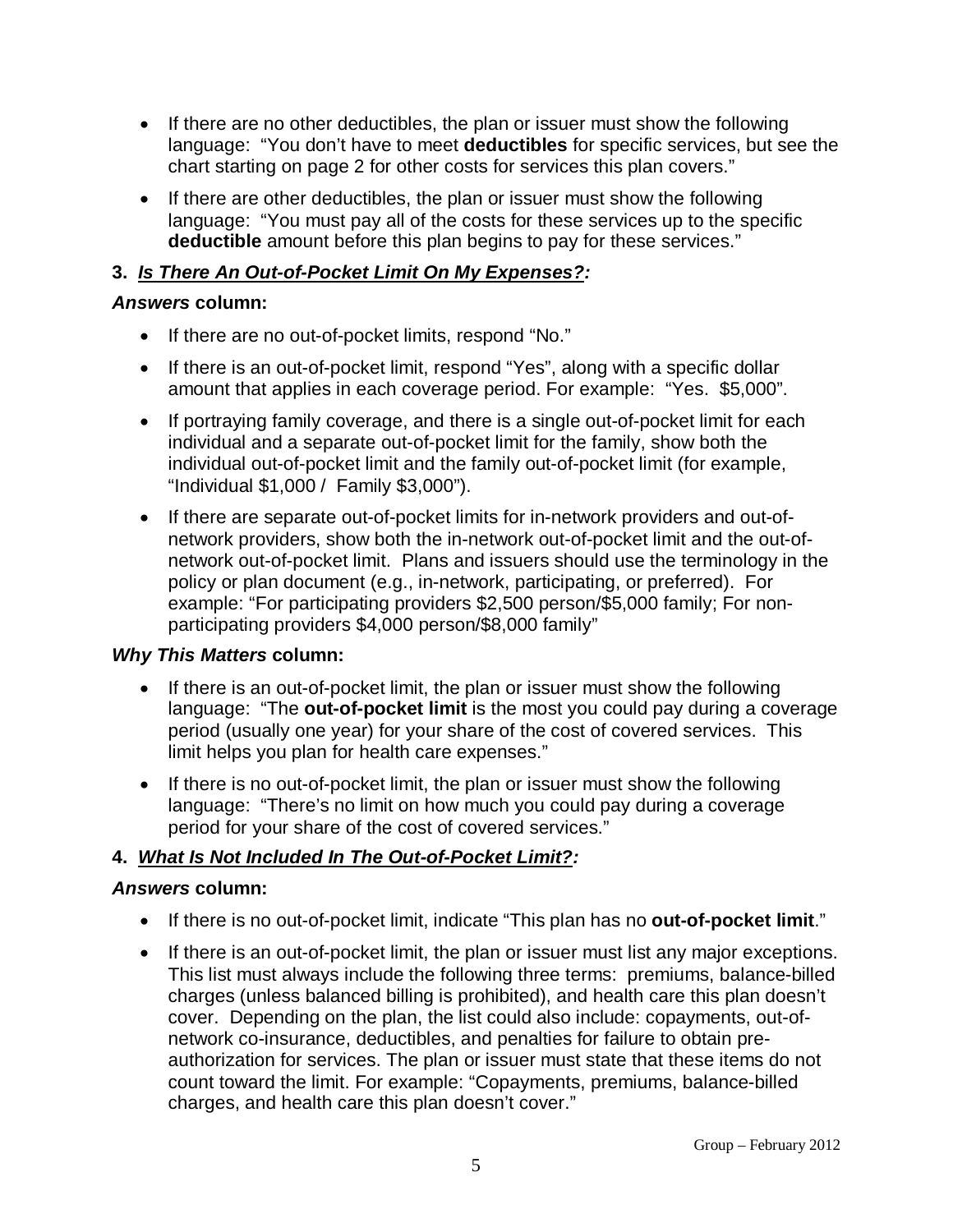### *Why This Matters* **column:**

- If there is an out-of-pocket limit, the plan or issuer must show the following language: "Even though you pay these expenses, they don't count toward the **out–of–pocket limit**."
- If there is no out-of-pocket limit, the issuer must show "Not applicable because there's no **out-of-pocket limit** on your expenses."

## **5.** *Is There An Overall Annual Limit On What The Plan Pays?:*

### *Answers* **column:**

- The plan or issuer should respond "Yes" or "No" based on whether the plan has an overall annual limit.
- If the answer is "Yes", the plan or issuer should include a brief description and dollar amount of the overall annual limit. For example: "Yes, \$2 million."
- If the plan does not have an overall annual limit, the plan or issuer should state, "No."

### *Why This Matters* **column:**

- If there is an overall annual limit, the plan or issuer must show the following language: "This plan will pay for covered services only up to this limit during each coverage period, even if your own need is greater. You're responsible for all expenses above this limit. The chart starting on page 2 describes *specific* coverage limits, such as limits on the number of office visits."
- If there is no overall annual limit, the plan or issuer must show the following language: "The chart starting on page 2 describes any limits on what the plan will pay for *specific* covered services, such as office visits."

## **6.** *Does This Plan Use A Network of Providers?:*

#### *Answers* **column:**

- If this plan does not use a network, the plan or issuer must respond, "No."
- If the plan does use a network, the plan or issuer must respond, "Yes," and include information on where to find a list of preferred providers or in-network providers, etc. For example: "Yes. For a list of **preferred providers**, see www.[insert].com or call 1-800-[insert]." Plans and issuers should use the terminology in the policy or plan document (e.g., in-network, participating, or preferred).

## *Why This Matters* **column:**

• If this plan uses a network, the plan or issuer must show the following language: "If you use an in-network doctor or other health care **provider**, this plan will pay some or all of the costs of covered services. Be aware, your in-network doctor or hospital may use an out-of-network **provider** for some services. Plans use the term in-network, **preferred**, or participating for **providers** in their **network**. See the chart starting on page 2 for how this plan pays different kinds of **providers**."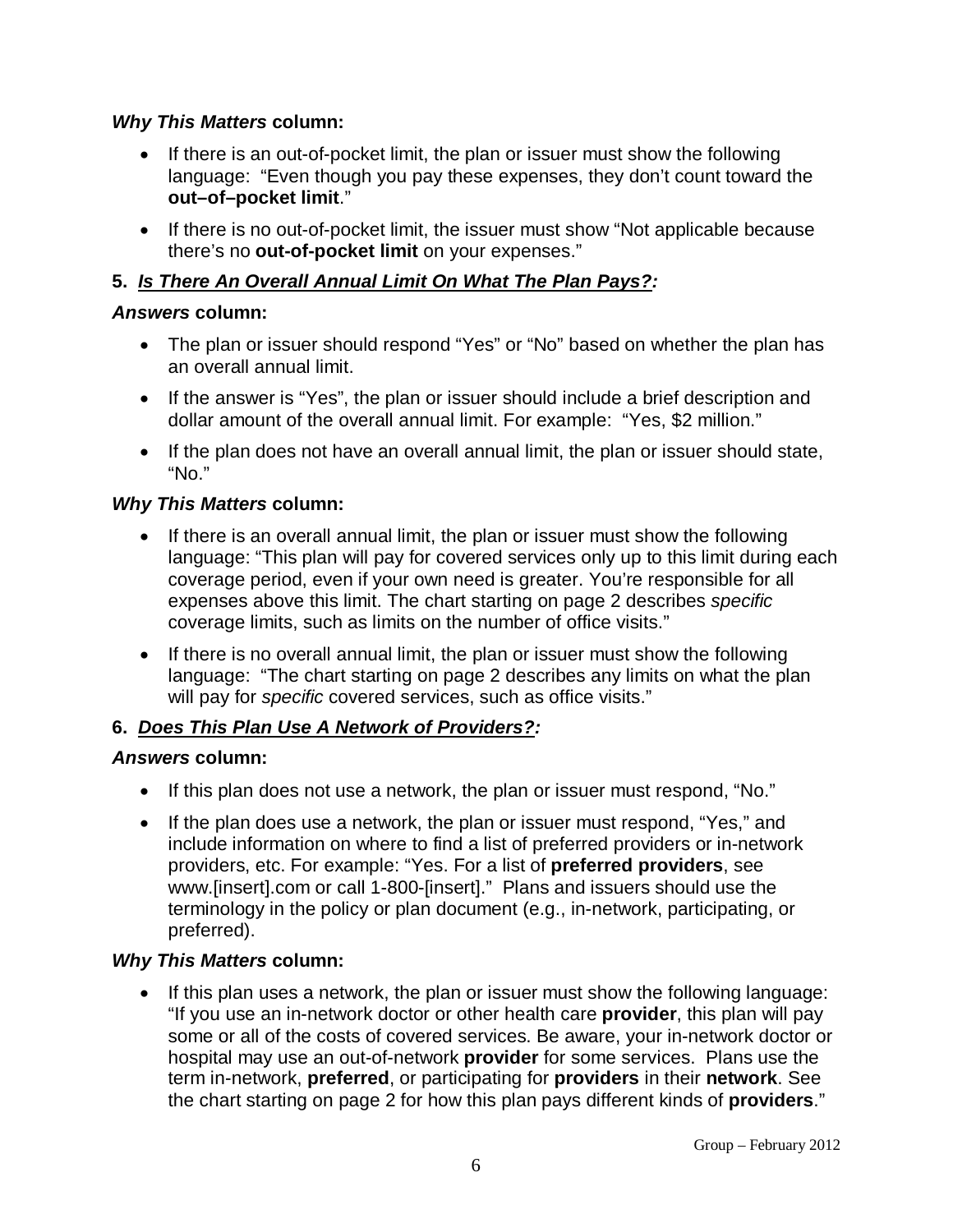• If this plan does not use a network, the plan or issuer must show the following language: "This plan treats **providers** the same in determining payment for the same services."

### **7.** *Do I Need A Referral To See A Specialist?:*

#### *Answers* **column:**

- Plans and issuers should use plan specific language with respect to specialists. For example, distinguishing between preferred and non-preferred specialists or in-network and out-of-network specialists.
- Plans and issuers should specify whether written or oral approval is required to see a specialist.
- Plans and issuers should specify whether specialist approval is different for different plan benefits.

#### *Why This Matters* **column:**

- If there is a referral required, the plan or issuer must show the following language: "This plan will pay some or all of the costs to see a **specialist** for covered services but only if you have the plan's permission before you see the **specialist.**"
- If there is no referral required, the plan or issuer must show the following language: "You can see the **specialist** you choose without permission from this plan".

#### **8.** *Are there services this plan doesn't cover?:*

#### *Answers* **column:**

• If there are any items or services the plan doesn't cover the plan or issuer should answer "Yes". (A "No" answer should be inserted only if the plan covers all items and services without any exclusions or limitations, including any limitations based on medical necessity.)

#### *Why This Matters* **column:**

- If there are no excluded services shown in the *Services Your Plan Does Not Cover* box on page 3 or 4, then the plan or issuer must show the language: "See your policy or plan document for information about **excluded services**."
- If there are excluded services shown in the *Services Your Plan Does Not Cover* box on page 3 or 4, then the plan or issuer must show the language: "Some of the services this plan doesn't cover are listed on page [3 or 4]. See your policy or plan document for additional information about **excluded services**." The plan or issuer should insert the correct page (3 or 4) depending on where the *Services Your Plan Does Not Cover* box appears on the form.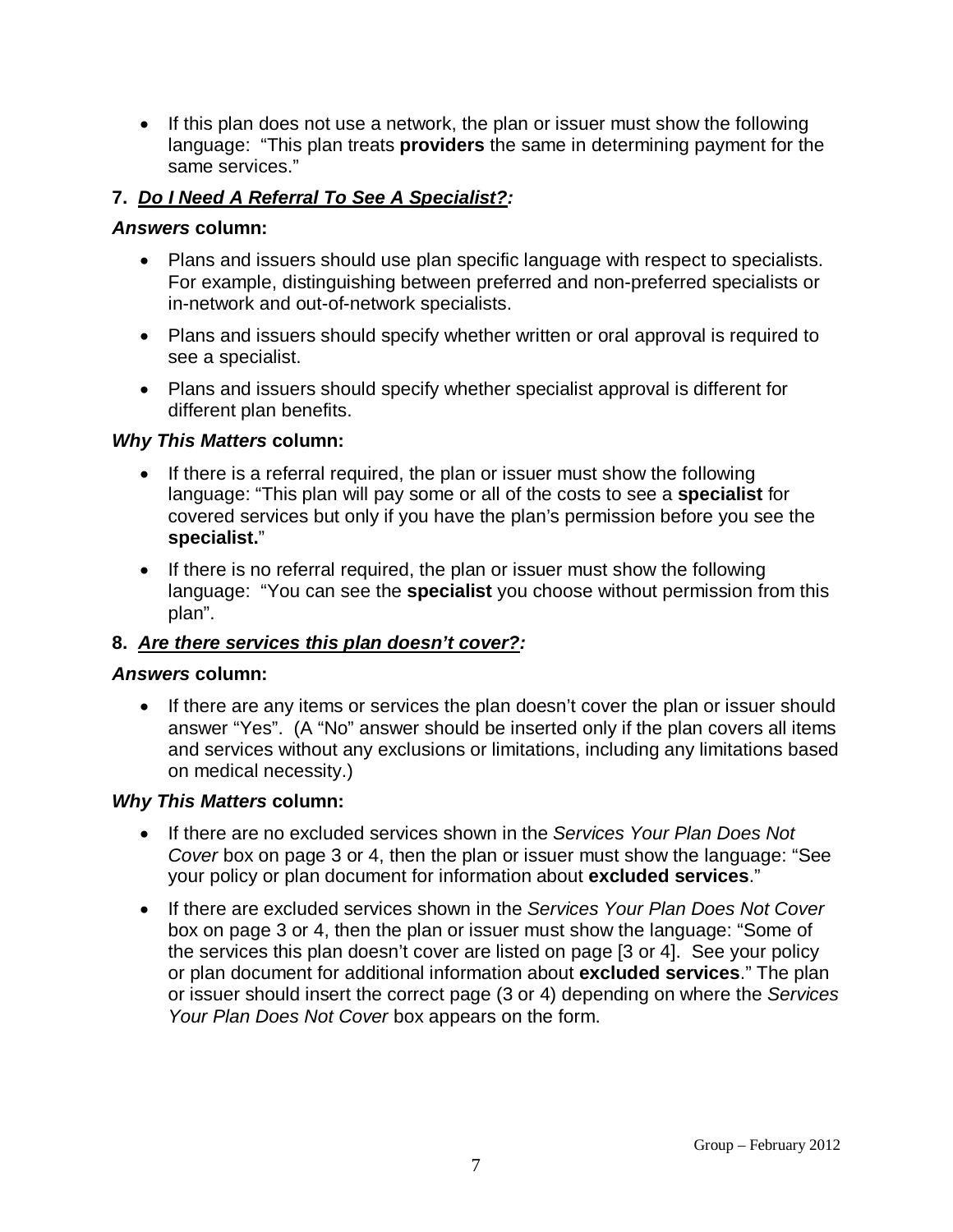## **Common Medical Event, Services, Cost Sharing, Limitations & Exceptions**

## **Cost Sharing Information Box:**

- The first three bullets in the information box at the top of page 2 should be replicated with the same text, formatting, graphic, bolded words, and bullet points. Only the fourth bullet may change.
- The fourth bullet will change depending on the plan:
	- $\circ$  For plans that use a network, the plan or issuer should fill in the blank on the fourth bullet of the template, using the terminology that the plan or issuer uses for "in-network" or "preferred provider". This should be the same term as used in the heading of the first sub-column under the *Your Cost* column.
	- o For non-networked plans, the plan or issuer should delete the fourth bullet and replace it with: "Your cost sharing does not depend on whether a provider is in a network."

#### **Chart Starting on page 2:**

#### **Location of Chart:**

This chart must always begin on page 2, and the rows shown on pages 2 and 3 must always appear in the same order. However, the rows shown on page 2 may extend to page 3 if space requires, and the rows shown on page 3 may extend to the beginning of page 4 if space requires. The heading of the chart must appear on the top of all pages used.

#### *Your Cost* **columns:**

- Plans and issuers may vary the number of columns depending upon the type of coverage and the number of preferred provider networks. Most plans or issuers that use a network should use two columns, although some plans or issuers with more than one level of in-network provider may use three columns. Nonnetworked plans may use one column.
- Plans and issuers should insert the terminology used in the policy or plan document to title the columns. For example, the columns may be called "Innetwork" and "Out-of-network", or "Preferred Provider" and "Non-Preferred Provider" based on the terms used in the policy. (Plans and issuers should be aware that consumer testing has demonstrated that consumers more readily understand the terms "In-network" and "Out-of-network".) The sub-headings should be deleted for non-networked plans with only one column.
- The columns should appear from left to right, from most generous cost sharing to least generous cost sharing. For example, if a 3-column format is used, the columns might be labeled (from left to right) "In-Network Preferred Provider," "In-Network Provider," and then "Out-of-Network Provider."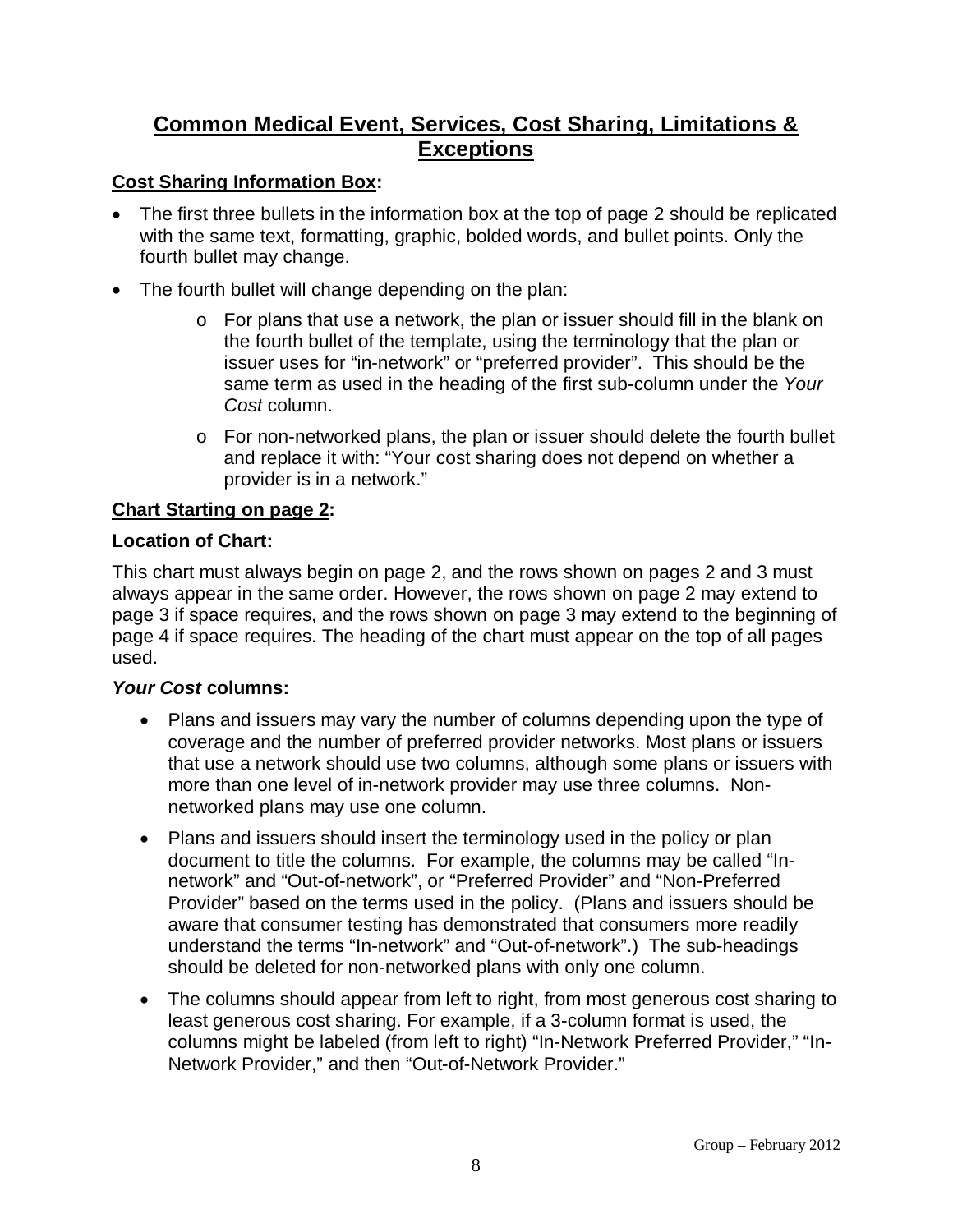- For HMOs providing no out-of-network benefits, the plan or issuer should insert "Not covered" in all applicable boxes under the far-right sub-heading under the *Your Cost* column (which, for coverage providing out-of-network benefits, would usually be out-of-network provider or non-preferred provider column).
- Plans and issuers must complete the responses under these sub-headings based on how the plan or issuer covers the specific services listed in the chart. Fill in the *Your Cost* column(s) with the co-insurance percentage, the co-payment amount, "No charge" if the employee pays nothing, or "Not covered" if the service is not covered by the plan. When referring to co-insurance, include a percentage valuation. For example: 20% co-insurance. When referring to co-payments, include a per occurrence cost. For example: \$20/visit or \$15/prescription.
- Refer to the specific additional instructions below for details on completing the *Your Costs* columns in the chart for the following common medical events:
	- o If you visit a health care provider's office or clinic;
	- o If you need drugs to treat your illness or condition; and
	- o If you have mental health, behavioral health, or substance abuse needs.

## *Limitations & Exceptions* **column:**

In this column, list the significant limitations and exceptions for each row. Significance of limitations and exceptions is determined by the plan or issuer based on two factors: probability of use and financial impact on an individual. Examples include, but are not limited to, limits on the number of visits, limits on specific dollar amount paid by the plan, prior authorization requirements, unusual exceptions to cost sharing, lack of applicability of a deductible, or a separate deductible.

- Each limitation or exception should specify dollar amounts, service limitations, and annual maximums if applicable. Language should be formatted as follows "Coverage is limited to \$XX/visit and \$XXX annual max." or "No coverage for XXXX."
- If the plan or issuer requires the participant or beneficiary to pay 100% of a service in-network, then that should be considered an "excluded service" and should appear in the *Limitations & Exceptions* column and also appear in the *Services Your Plan Does Not Cover* box on page 3 or 4. For example, coverage that excludes services in-network such as habilitation services, prescription drugs, or mental health services, must show these exclusions in both the *Limitations & Exceptions* column and the *Services Your Plan Does Not Cover* box.
- If there are pre-authorization requirements, the plan or issuer must show the requirement including specific information about the penalty for noncompliance.
- If there are no items that need to appear in the *Limitations & Exceptions* box for a row, then the plan or issuer should show "---none---".
- For each *Common Medical Event* in the chart, the plan or issuer has the discretion to merge the boxes in the *Limitations & Exceptions* column and display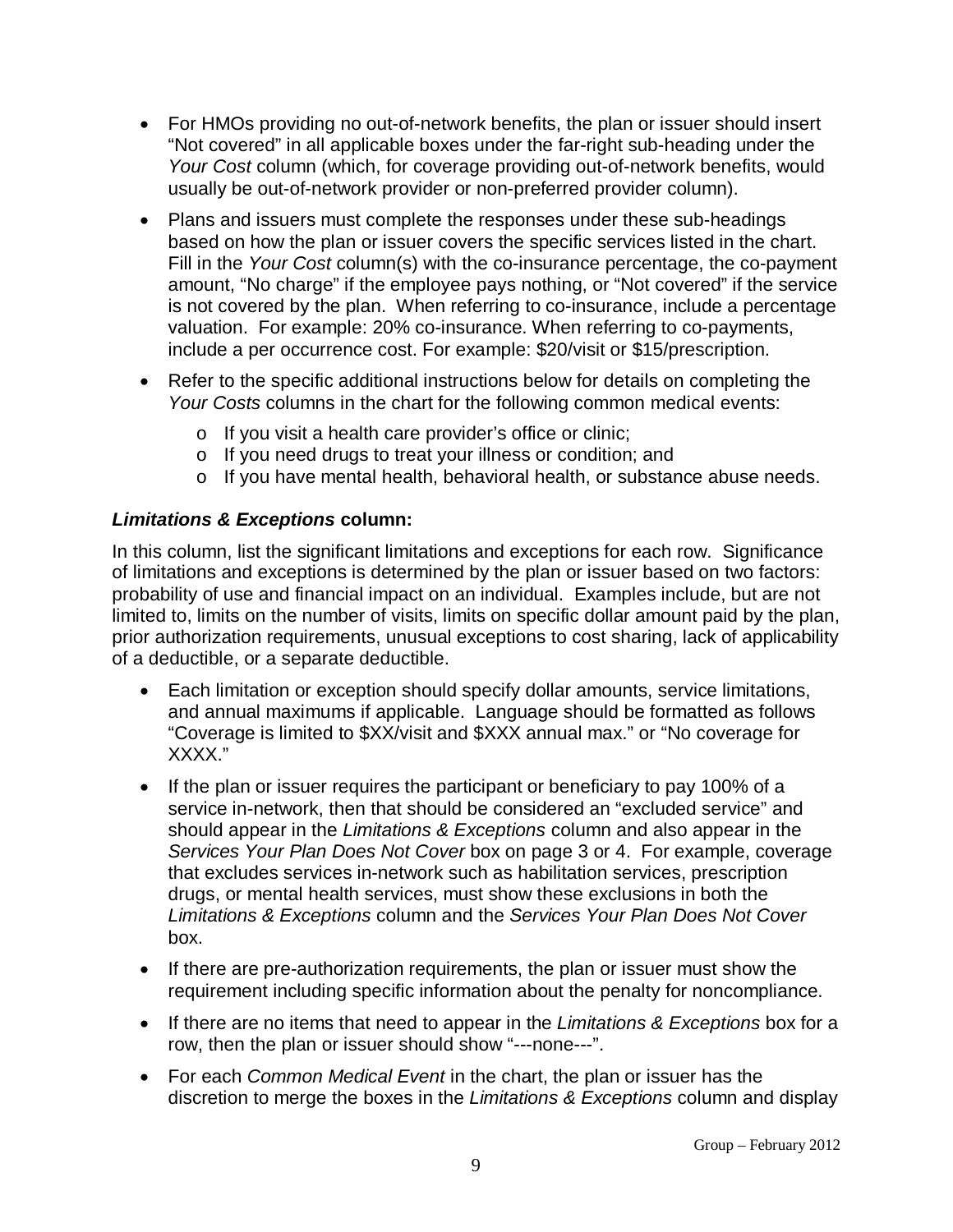one response across multiple rows if such a merger would lessen the need to replicate comments and would save space.

- Refer to the specific additional instructions below for details on completing the *Limitations & Exceptions* column in the chart for the following common medical events:
	- o If you have outpatient surgery; and
	- o If you have a hospital stay.

## **Specific Additional Instructions for Some of the** *Common Medical Events:*

*If you visit a health care provider's office or clinic:*

- If the plan or issuer covers other practitioners care (which includes chiropractic care and/or acupuncture), in the "Other practitioner office visit" row, the issuer will provide the cost sharing for the other practitioners care in the *Your Cost* columns. For example, under the in-network column, the issuer may respond "20% coinsurance for chiropractor and 10% co-insurance for acupuncture".
- If the plan or issuer does not cover other practitioners care, the issuer will show "Not Covered" in the *Your Cost* columns for *Other Practitioner Office visit*.

### *If you need drugs to treat your illness or condition:*

- Under the *Common Medical Events* column, provide a link to the website location where the participant or beneficiary can find more information about prescription drug coverage for this plan. If there is no website, provide a contact phone number where the participant or beneficiary can receive more information about prescription drug coverage for this plan.
- Under the *Services You May Need* column, the plan or issuer should list and complete the categories of prescription drug coverage under the plan (for example, the issuer might fill out 4 rows with the terms, "Generic drugs", "Preferred brand drugs", "Non-preferred brand drugs", and "Specialty drugs"). It is recommended that plans and issuers avoid the term "tiers" and instead use "categories" as it is more easily understood by consumers.
- Under the *Your Cost* column, plans and issuers should include the cost sharing for both retail and mail order, as applicable.

## *If you have outpatient surgery:*

If there are significant expenses associated with a typical outpatient surgery that have higher cost sharing than the facility fee or physician/surgeon fee, or are not covered, then they must be shown under the *Limitations & Exceptions* column. Significance of such expenses is determined by the plan or issuer based on two factors: probability of use and financial impact on the participant or beneficiary. For example, a plan or issuer might show that the cost sharing for the physician/surgeon fee row is "20% co-insurance", but the *Limitations & Exceptions* might show "Radiology 50% co-insurance".

*If you have a hospital stay:*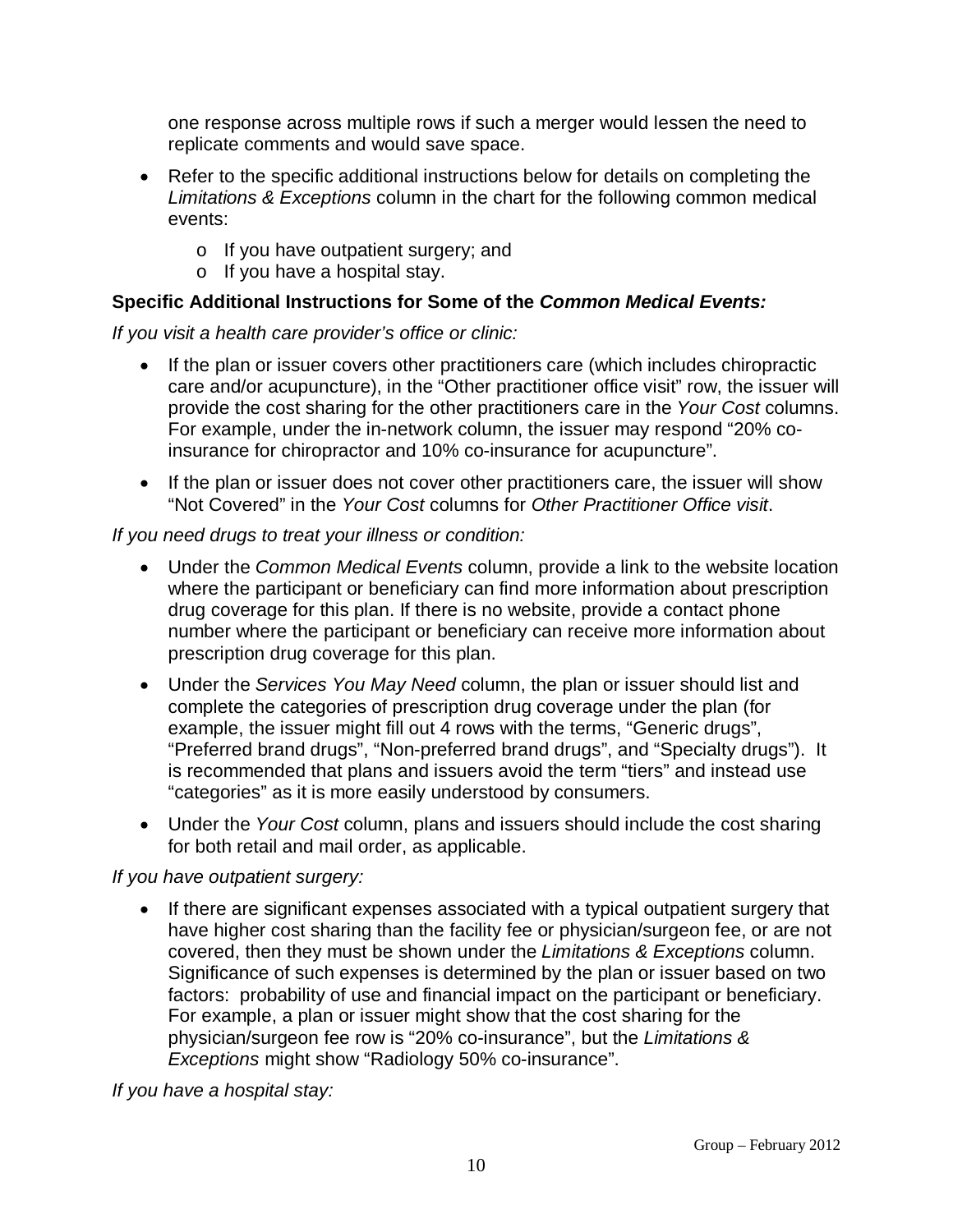• If there are significant expenses associated with a typical hospital stay that has higher cost sharing than the facility fee or physician/surgeon fee, or are not covered, then that must be shown under the *Limitations & Exceptions* column. Significance of such expenses is determined by the plan or issuer based on two factors: probability of use and financial impact on the participant or beneficiary. For example, a plan or issuer might show that the cost sharing for the facility fee row is "20% co-insurance", but the *Limitations & Exceptions* might show "Anesthesia 50% co-insurance".

*If you have mental health, behavioral health, or substance abuse needs:*

• If the cost sharing differs for outpatient services for mental/behavioral health needs or substance abuse needs depending on whether the services are office visits or are other outpatient services, show the cost sharing for each. For example, a plan or issuer might show that the cost sharing for Mental/Behavioral health outpatient services is "\$35 co-pay/visit for office visits and 20% coinsurance other outpatient services".

## **Disclosures**

The *Excluded Services and Other Covered Services*, *Your Rights to Continue Coverage, Your Grievance and Appeals Rights,* and *Coverage Examples* sections must always appear in the order shown. The *Excluded Services and Other Covered Benefits* section may appear on page 3 or page 4 depending on the length of the chart starting on page 2, but it will always follow immediately after the chart starting on page 2.

## **Excluded Services and Other Covered Services:**

- Each plan or issuer must place all services listed below in either the *Services Your Plan Does Not Cover* box or the *Other Covered Services* box according to the plan provisions. The required list of services includes:
	- o Acupuncture,
	- o Bariatric surgery,
	- o Chiropractic care,
	- o Cosmetic surgery,
	- o Dental care (Adult),
	- o Hearing aids,
	- o Infertility treatment,
	- o Long-term care,
- o Non-emergency care when traveling outside the U.S.,
- o Private-duty nursing,
- o Routine eye care (Adult),
- o Routine foot care, and
- o Weight loss programs.
- The plan or issuer may not add any other benefits to the *Other Covered Services* box other than the ones listed above. However, other benefits may be added to the *Services Your Plan Does Not Cover* box, as follows:
	- o If services appear in the *Limitations & Exceptions* column in the chart starting on page 2 because the plan or issuer requires the participant or beneficiary to pay 100% of the service in-network, those services should also appear in the *Services Your Plan Does Not Cover* box.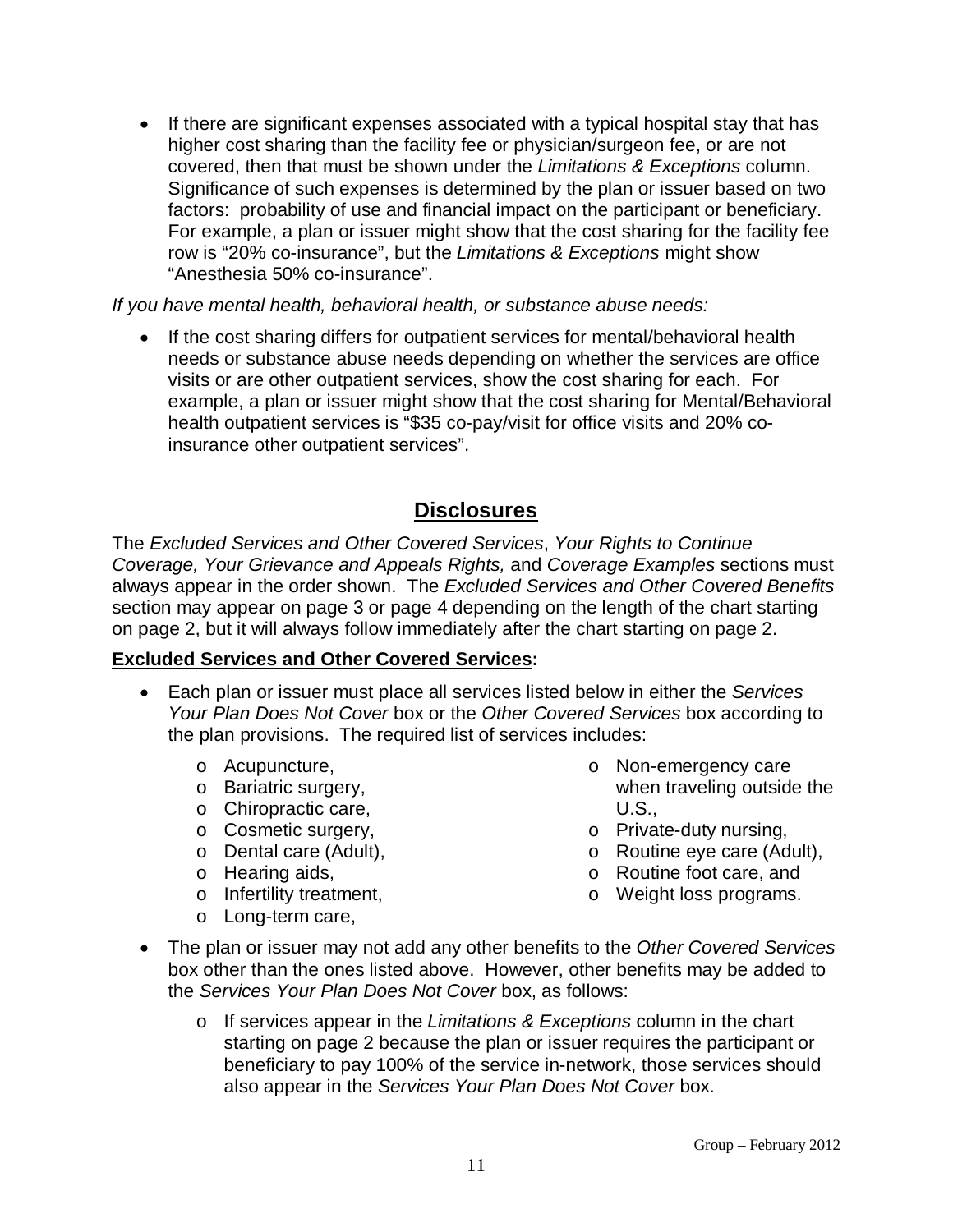- o For example, coverage that excludes services in-network, such as habilitation services, prescription drugs, or mental health services, must show these exclusions in both the *Limitations & Exceptions* column (in the chart starting on page 2) and in the *Services Your Plan Does Not Cover* box.
- List placement must be in alphabetical order for each box. The lists must use bullets next to each item.
- In lieu of summarizing coverage for items and services provided outside the United States, the plan or issuer may provide an internet address (or similar contact information) for obtaining information about benefits and coverage provided outside the United States. This statement should appear in the *Other Covered Services* box. For example: "Coverage provided outside the United States. See www.[insert].com/expatriate"
- If the plan or issuer provides limited coverage for any of the services listed above, the limitation must be stated in the *Services Your Plan Does Not Cover*  box or the *Other Benefits Covered* box but not both. For example if a plan provides acupuncture in limited circumstances, the plan or issuer could choose to include the prescribed statement in the *Services Your Plan Does Not Cover* box, as follows: "Acupuncture unless it is prescribed by a physician for rehabilitation purposes." Alternatively, the prescribed statement could be in the *Other Covered Services* box, as follows: "Acupuncture if it is prescribed by a physician for rehabilitation purposes."
- For example, if a plan or issuer excludes all of the services on the list above except Chiropractic services, and also showed exclusion of Habilitation Services on page 2, the *Other Covered Services* box would show "Chiropractic Care" and the *Services Your Plan Does Not Cover* box would show "Acupuncture, Bariatric Surgery, Cosmetic surgery, Dental care (Adult), Habilitation Services, Hearing Aids, Infertility treatment, Long-term care, Non-emergency care when travelling outside the U.S., Private-duty nursing, Routine eye care (Adult), Routine foot care, Weight loss programs."

## **Your Rights to Continue Coverage:**

The following language must appear without alteration, as follows:

"If you lose coverage under the plan, then, depending upon the circumstances, Federal and State laws may provide protections that allow you to keep health coverage. Any such rights may be limited in duration and will require you to pay a **premium**, which may be significantly higher than the premium you pay while covered under the plan. Other limitations on your rights to continue coverage may also apply.

For more information on your rights to continue coverage, contact the plan at [contact number]. You may also contact your state insurance department, the U.S. Department of Labor, Employee Benefits Security Administration at 1-866-444-3272 or [www.dol.gov/ebsa,](http://www.dol.gov/ebsa) or the U.S. Department of Health and Human Services at 1-877- 267-2323 x61565 or [www.cciio.cms.gov.](http://www.cciio.cms.gov/)"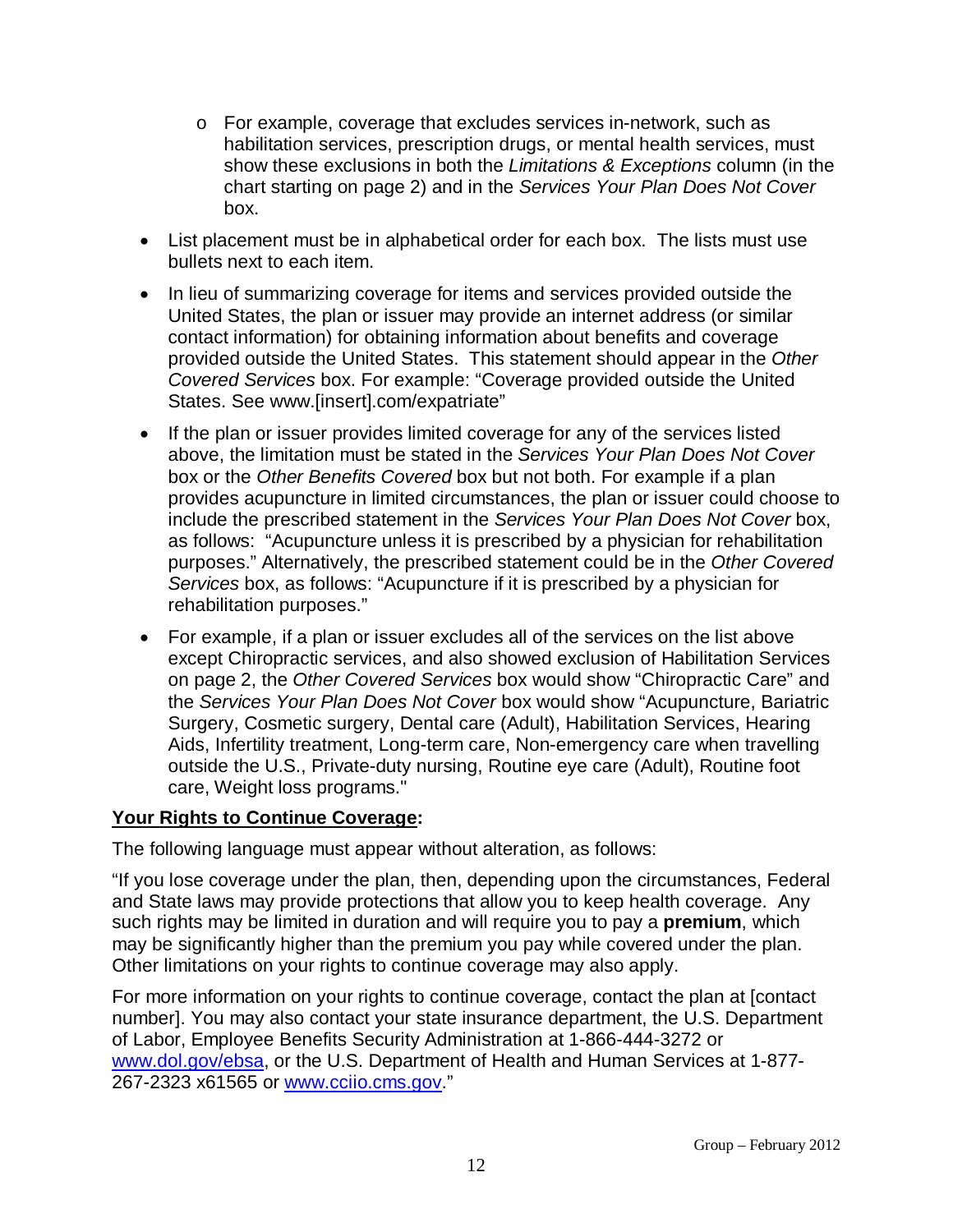## **Your Grievance and Appeals Rights:**

This section must appear.

Contact information should be inserted as follows (more than one of these instructions may be applicable):

- For group health coverage subject to ERISA, insert applicable plan contact information. Also insert contact information for the Department of Labor's Employee Benefits Security Administration at 1-866-444-EBSA (3272) or [www.dol.gov/ebsa/healthreform.](http://www.dol.gov/ebsa/healthreform) If coverage is insured, also insert applicable State Department of Insurance contact information.
- For non-federal governmental group health plans and church plans that are group health plans, insert contact information for member assistance provided by any TPA or issuer that is hired by or contracts with the plan, and, if available, consumer assistance offered directly by the plan such as applicable member services, employee services, Human Relations or Fiscal and Personnel Department, or consumer support services. If coverage is insured, also insert applicable State Department of Insurance contact information.
- If applicable in your state insert: "Additionally, a consumer assistance program can help you file your appeal. Contact [insert contact information]." A list of states with Consumer Assistance Programs is available at [www.dol.gov/ebsa/healthreform](http://www.dol.gov/ebsa/healthreform) and [http://cciio.cms.gov/prgrams/consumer/capgrants/index.html.](http://cciio.cms.gov/prgrams/consumer/capgrants/index.html)

# **Coverage Examples**

- The U.S. Department of Health and Human Services (HHS) will provide all plans and issuers with standardized data to be inserted in the *Sample care costs* section for the coverage examples. HHS will also provide underlying detail that will allow plans and issuers to calculate *Patient pays* amounts, including: Date of Service, medical coding information, Provider Type, Category, descriptive Notes identifying the specific service provided, and Allowed Amounts.
- The *Amount owed to providers*, also known as the Allowed Amount, will always equal the Total of the *Sample care costs*. Each plan or issuer must calculate cost sharing, using the detailed data provided by HHS, and populate the *Patient pays* fields. Dollar values are to be rounded off to the nearest hundred dollars (for sample care costs that are equal to or greater than \$100) or to the nearest ten dollars (for sample care costs that are less than \$100), in order to reinforce to consumers that numbers in the examples are estimates and do not reflect their actual medical costs. For example, if the co-insurance amount is estimated at \$57, the issuer would list \$60 in the appropriate *Patient pays* section of the Coverage Examples.
- Services on the template provided by HHS are listed individually for classification and pricing purposes to facilitate the population of the *Patient pays* section. HHS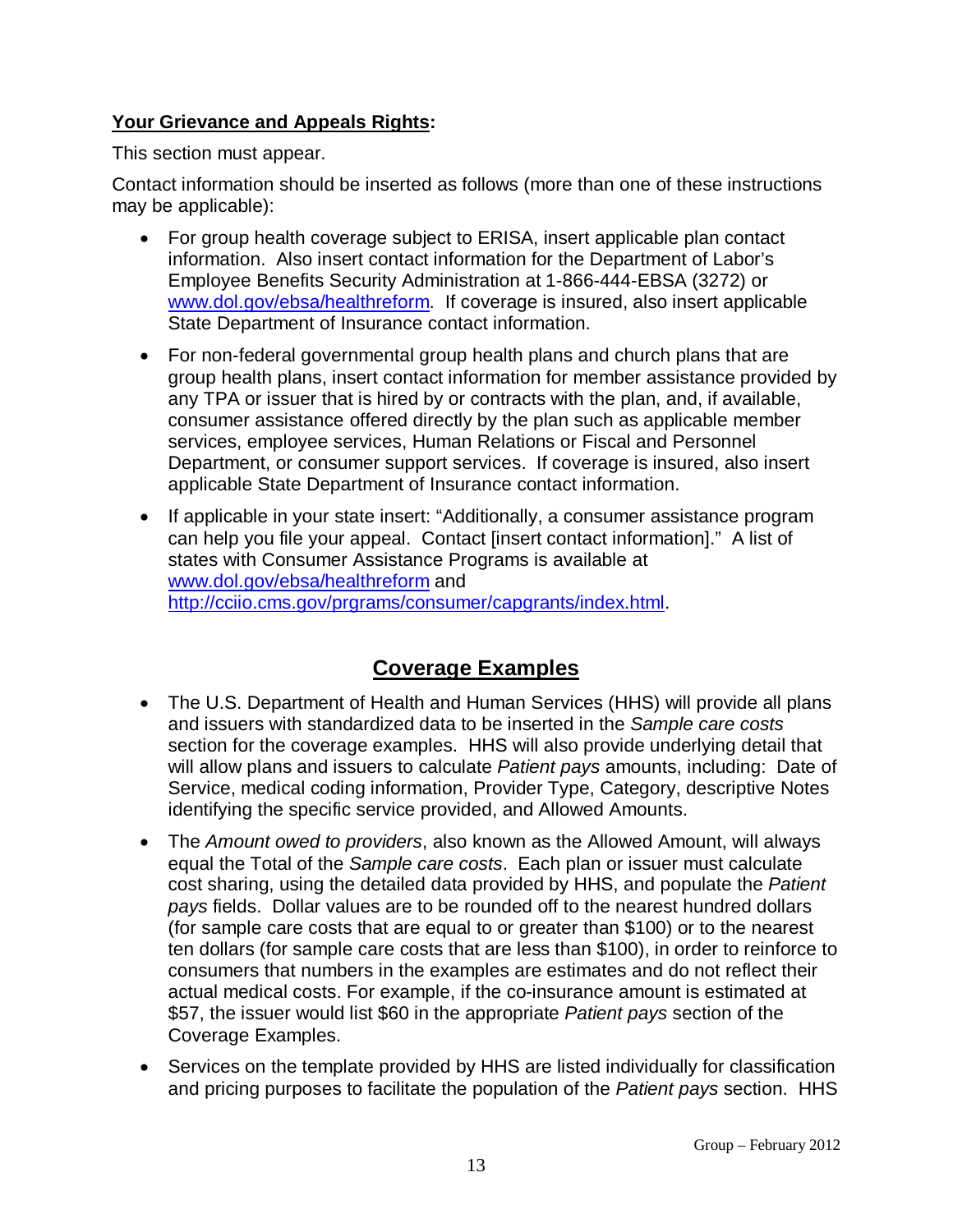specifies the Category used to roll up detail costs into the *Sample care costs* categories section. Some plans may classify that service under another category and should reflect that difference accordingly. The plan or issuer should apply their cost sharing and benefit features for each plan in order to complete the *Patient pays* section, but must leave the *Sample care costs* section as is. Examples of categories that might differ between the *Patient pays* and *Sample care costs* sections could include, but are not limited to:

- o Payment of services based on the location where they are provided (inpatient, outpatient, office, etc.)
- o Payment of items as prescription drugs vs. medical equipment
- Each plan or issuer must calculate and populate the *Patient pays* total and subtotals based upon the cost sharing and benefit features of the plan for which the document is being created. These calculations should be made using the order in which the services were provided (Date of Service).
	- o **Deductible** includes everything the participant or beneficiary pays up to the deductible amount. Any co-pays that accumulate toward the deductible are accounted for in this cost sharing category, rather than under co-pays.
	- o **Co-pays** those co-pays that don't apply to the deductible.
	- o **Co-insurance** anything the participant or beneficiary pays above the deductible that's not a co-pay or non-covered service. This should be the same figure as the Total less the Deductible, Co-Pays and Limits or exclusions.
	- o **Limits or exclusions** anything the participant or beneficiary pays for non-covered services or services that exceed plan limits.
- Each plan or issuer must calculate and populate the *Plan pays* amount by subtracting the *Patient pays* total from the *Amount owed to providers* total.
- If the plan has a wellness program that varies the deductibles, co-payments, coinsurance, or coverage for any of the services listed in a treatment scenario, the plan must complete the calculations for that treatment scenario assuming that the patient is participating in the wellness program. Additionally, the plan must also include a box below the coverage example with the following language (and appropriate contact information):
	- o For Pregnancy:

Note: These numbers assume the patient has given notice of her pregnancy to the plan. If you are pregnant and have not given notice of your pregnancy, your costs may be higher. For more information, please contact: [insert].

o For Diabetes:

Note: These numbers assume the patient is participating in our diabetes wellness program. If you have diabetes and do not participate in the